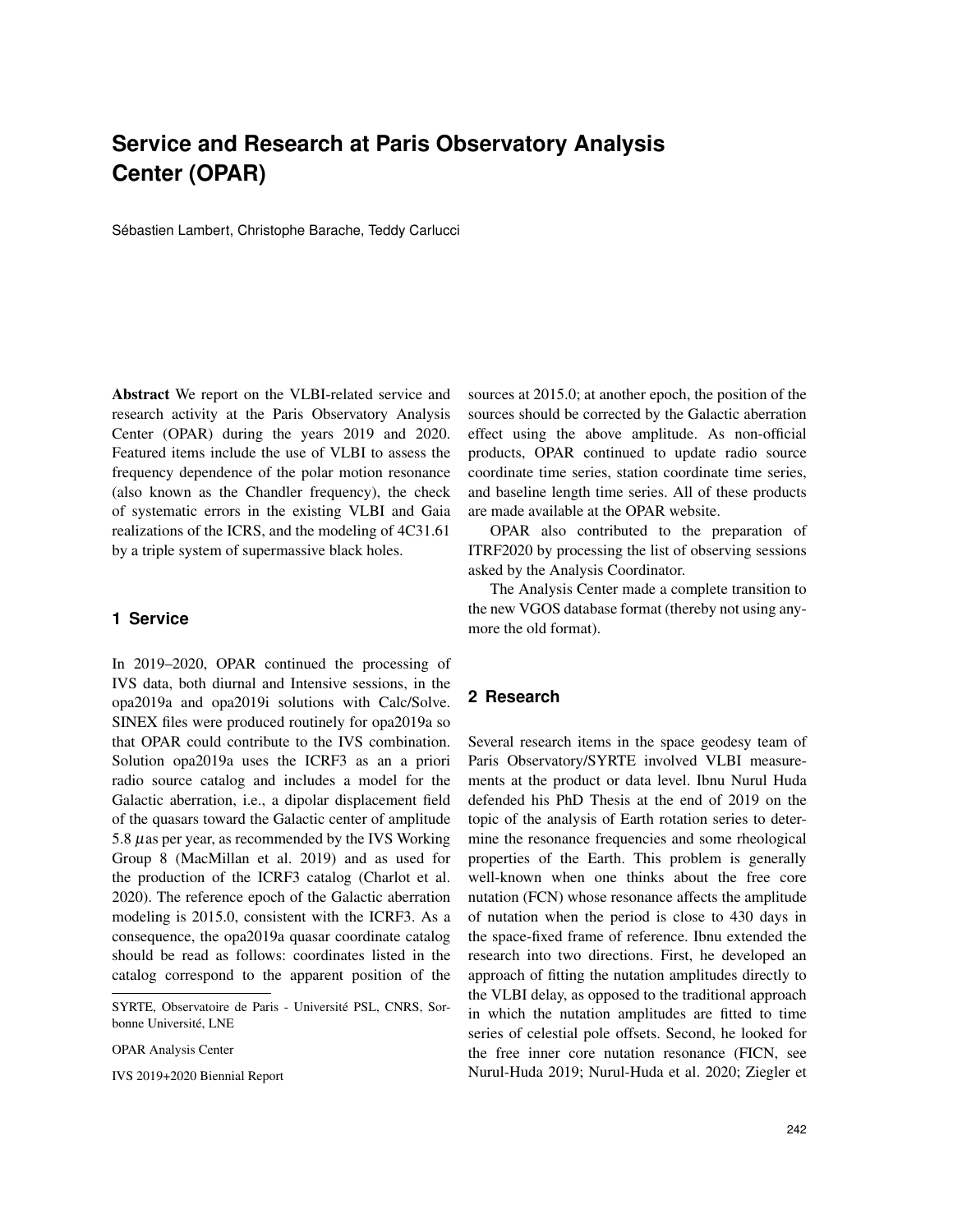

**Fig. 1** An example of matching between the structure of an AGN (here from the 15 GHz VLBA MOJAVE database of Lister et al. (2019) and the absolute astrometry positions from Gaia and VLBI.

al. 2020) as well as for the polar motion resonance (PMR). The latter is actually known as the Chandler wobble when observed in the seasonal band in the Earth-fixed frame. Its period is close to 433 days. Nevertheless, because it acts as a resonant frequency in the geophysical transfer function expressing the modification of the amplitude of the oscillations of a rigid Earth under the lunisolar tidal potential by the rheological properties of the real Earth and the ocean, the Chandler frequency can be fitted to observed amplitudes of these oscillations. In the retrograde diurnal band in the terrestrial frame (equivalent to nutations in the space-fixed frame), one finds that the Chandler period is close to 380 days. In the prograde semi-diurnal band, where polar motion is mainly composed of periodic terms caused by the diurnal oceanic tide, the resonant period is about 401 days. In the former case, two complementary factors account for the observed values: the non-equilibrium response of the ocean to the pole-tide potential in the diurnal band, and the resonance of the solid Earth tide at the free core nutation period (Bizouard et al. 2020; Nurul-Huda et al. 2021).

An important activity of the team was devoted to analyzing the recent AGN observations by VLBI and Gaia in view of understanding the radio–optical link in terms of astrophysical processes. An independent assessment of systematic errors in VLBI and Gaia astrometry was achieved by Liu et al. (2020). In this work, we compared the ICRF3 catalogs of three generations (Charlot et al. 2020) with the Gaia DR2 (Prusti et al. 2016; Brown et al. 2018) counterparts. The ICRF3 at X-band closely agrees with Gaia DR2 in terms of global systematics and is nearly free of zonal errors, contrasting notably with previous ICRF realizations. With the improved accuracy of the X-band positions, we can see clearly the radio-to-optical offsets at submas level. Including K-band and Ka-band astrometry will soon benefit studies of the core-shift effect as well as optical signatures of accretion disks and host galaxies (Fig. 1). Nevertheless, a possible zonal error in the Ka-band catalog should not be omitted when considering a physical interpretation of the radio–radio and radio–optical positions.

VLBI imaging followed by a careful follow-up of the various ejected components is one basis of investigating the physical characteristics of a radio source and whether it is made up of a single black hole or a multiple black hole system. A study of 2203+315 (4C31.61) was led by Roland et al. (2020), who modeled trajectories of radio components observed by the MOJAVE survey (Lister et al. 2019). The study suggested that